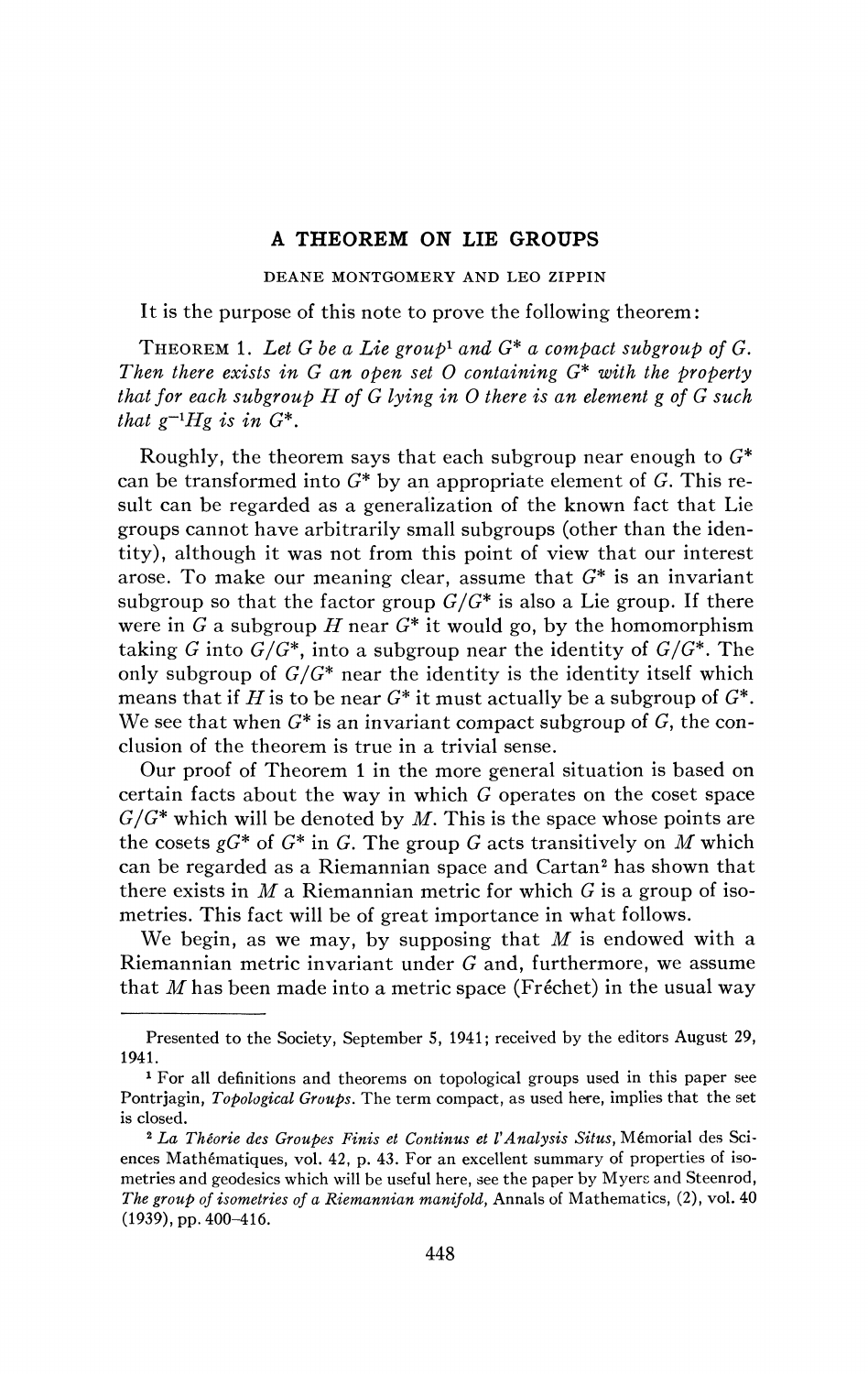by letting the distance  $d(x, y)$ , between two points x and y be the greatest lower bound of the lengths of geodesic paths joining *a* and *b.*  This distance is invariant under *G.* Moreover, for small enough neighborhoods this distance is equal to the length of the geodesic joining *x* and *y* since in such neighborhoods geodesies furnish a proper absolute minimum for the lengths of paths.

We shall use the symbol  $S(x, r)$ , x a point of M and r a positive real number, to designate the set of points of *M* whose distance from *x*  is at most r, and we shall call that set the sphere about *x* of radius *r.*  The boundary of this sphere will be the set of points for which the distance is precisely *r,* the *inside* (or *interior)* will be the set for which the distance is less than *r.* We shall say that a sphere is *convex* if each pair of its points are the end points of a geodesic every inner point of which is *inside* the sphere. It will be worth keeping in mind that, on our definition, when a geodesic belongs to a convex sphere only its end points can belong to the boundary of the sphere.

It will be convenient to use a number of simple lemmas and we now turn to them.

LEMMA 1. *If x is any point of M there exists a neighborhood U of x such that if a, b, and c are three distinct points of U which lie on one geodesic in that order, then* 

$$
d(b, x) < max [d(a, x), d(c, x)].
$$

Let r be a positive number such that every sphere of center x and radius  $r' \leq r$  is convex.<sup>3</sup> Let *U* be the interior of  $S(x, r)$ . If a, b, and c are in U, consider the sphere  $S(x, r_1)$  where  $r_1 = d(x, b)$ . The boundary of this sphere meets the geodesic *abc* at *b* and this means that either *a* or *c* is outside  $S(x, r_1)$  as otherwise the fact of convexity of  $S(x, r_1)$ would be contradicted. But if a point is outside  $S(x, r_1)$  its distance from  $x$  is greater than  $r$ , and this concludes the proof.

LEMMA 2. *If x is any point of M, there exists a neighborhood U of x such that if a, b, c, and e are four distinct points in U and a, b, and c are on a geodesic in that order then* 

$$
d(b, e) < \max [d(a, e), d(c, e)].
$$

Here we shall let *U* designate the interior of  $S(x, r/2)$  where *r* has the same meaning as in the preceding lemma. Since *G* is transitive over *M* there will be an element *g* in *G* such that  $g(e) = x$ . The points

<sup>&</sup>lt;sup>3</sup> For the existence of such a number  $r$  in a Riemann space see the article by Whitehead, *Convex regions in the geometry of paths,* Quarterly Journal of Mathematics, vol. 3 (1932), pp. 33-42.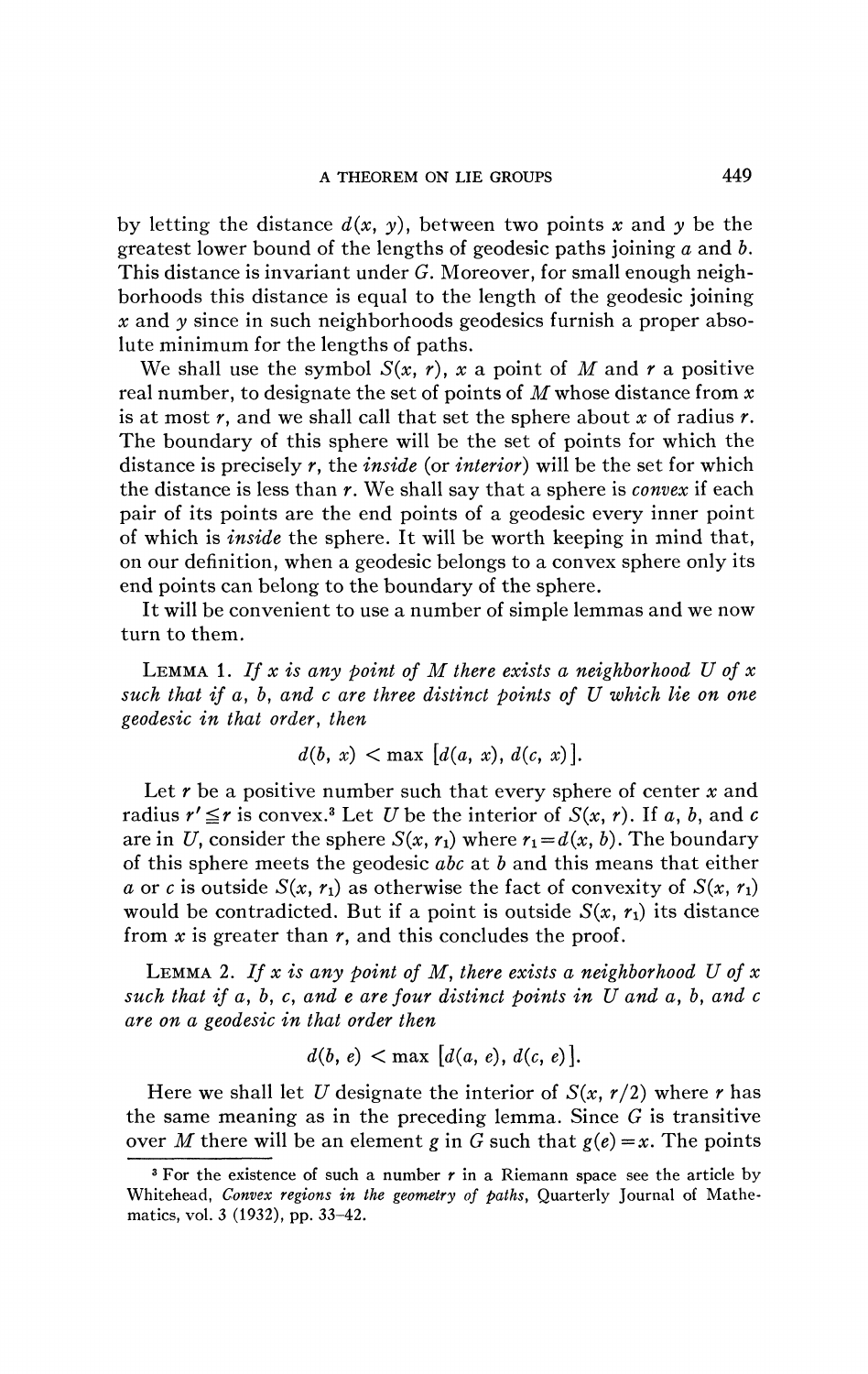$g(a)$ ,  $g(b)$ , and  $g(c)$  are inside  $S(x, r)$ , and they are on a geodesic since the isometry *g* preserves geodesies. Making use of Lemma 1, and using again the fact the *g* is an isometry, we complete the proof of this lemma.

LEMMA 3. *If x is a point of M there is a neighborhood U of x such that if a, b, c are distinct points lying in that order on a geodesic in U and tf d, e,f are distinct and lie in that order on a geodesic in U then* 

 $d(b, e) < \max \left[ d(a, d), d(a, f), d(c, d), d(c, f) \right].$ 

First we conclude from Lemma 2 that  $d(b, e)$  is either less than  $d(a, e)$  or less than  $d(c, e)$ . Say the notation is such that

 $d(b, e) < d(a, e)$ .

Now using Lemma 2 again we have

$$
d(a, e) < \max [d(a, d), d(a, b)],
$$

and Lemma 3 is proved.

LEMMA 4. *If x is any point in M, there exists a neighborhood U of x such that if H is a closed subgroup of G and*  $H(x)^4$  *is in U then H has a fixed point in U.* 

Let *U* denote some convex sphere about *x* which satisfies the conclusion of Lemma 3. We shall show that this  $U$  fulfills the conclusion of the present lemma. Suppose, therefore, that *H* is a subgroup of *G*  such that  $H(x)$  is contained in  $\overline{U}$ .

Let q be a point in  $\overline{U}$  such that  $H(q)$  is of minimum diameter with respect to all orbits of *H* which lie entirely in  $\overline{U}$ . If  $H(q) = q$  our proof is completed so we may take it that  $H(q) \neq q$ .

In this case *H(q)* contains at least two points. Let *b* denote the midpoint of some geodesic determined by a pair of points of  $H(q)$ ; now, because H is a group of isometries,  $H(b)$  is entirely included in the set of such midpoints, and *H(b)* lies in *U.* It will now be shown that *H(b)*  has a smaller diameter than  $H(q)$  and this will be a contradiction to our choice of *q.* This contradiction will complete the proof of our lemma.

The diameter of *H(b)* coincides with the distance between two points of *H(b).* This implies that there is an *h* in *H* such that the diameter of *H{b)* is

*d[b, h(b)].* 

<sup>4</sup> This is the orbit of the point *x* under the group *H.*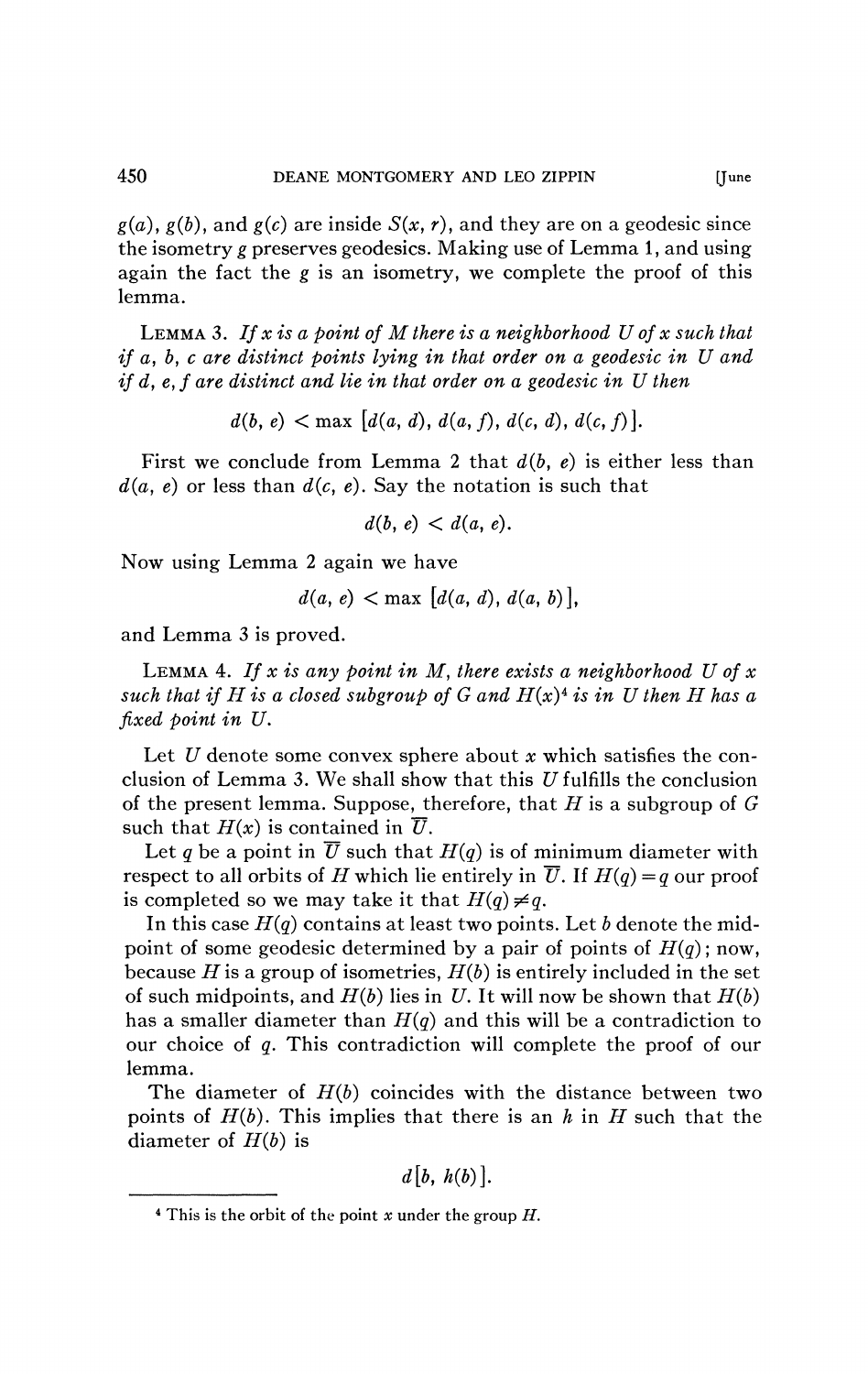The point *b* is the midpoint of a geodesic *abc* where *a* and *c* are in  $H(q)$ . The point  $h(b)$  is on the geodesic  $h(a)$ ,  $h(b)$ ,  $h(c)$ . Calling these points *d, e,* and *f* we may apply Lemma 3 and conclude that

 $d\{b, h(b)\} < \max \{d\{a, h(a)\}, d\{a, h(c)\}, d\{c, h(a)\}, d\{c, h(c)\}\}.$ 

This shows that the diameter of *H(b)* is smaller than that of *H(q)* and completes the proof of this lemma.

It is now a simple matter to conclude the proof of our theorem. We have to recall that the "points" of the space M are the cosets  $gG^*$ , g in G. Let us now interpret Lemma 4 in this light, with the group  $G^*$ taken as the point *x.* The open set *U* of the lemma corresponds to a system of cosets *gG\** and the set of elements of *G* which belong to one of these cosets constitutes an open set *O* of *G.* The set *0* is a neighborhood of  $G^*$ .

Now let *H* be a subgroup of G which lies in *0* and let *h* be an element of  $H$ . Then, by the construction of  $O$ , every element of the coset  $hG^*$  belongs to O and the point  $hG^*$  of M belongs to U in M. Therefore the premises of Lemma 4 are satisfied and we may suppose that *H* has a fixed point in *M.* 

This means that there is a "point" *gG\** of *M* such that

$$
H(gG^*) = gG^*.
$$

This, however, is an equation in sets in G. We may write it

$$
HgG^* = gG^*.
$$

From this we conclude that

$$
g^{-1}HgG^* = G^*.
$$

But this means that for every choice of an element *k* in G\* and element *h* in  $H: g^{-1}hgh$  is contained in  $G^*$ .

This means that for every choice of h in  $H: g^{-1}hg$  is contained in  $G^*$ and then finally, that the group  $g^{-1}Hg$  is a subgroup of  $G^*$ . This concludes the proof of our theorem.

COROLLARY. *The element g of Theorem* 1 *may be chosen within any prescribed neighborhood of the identity if the open set 0 is chosen thereafter sufficiently small.* 

This corollary is a consequence of our method of proof. If the neighborhood *U* of the last lemma is small *H* will have a fixed point *y*  near *x.* Because of the transitivity of G over *M* there is a g in G such that  $g = g(x)$  and this g may be chosen near the identity in G if y is near enough to *x.*